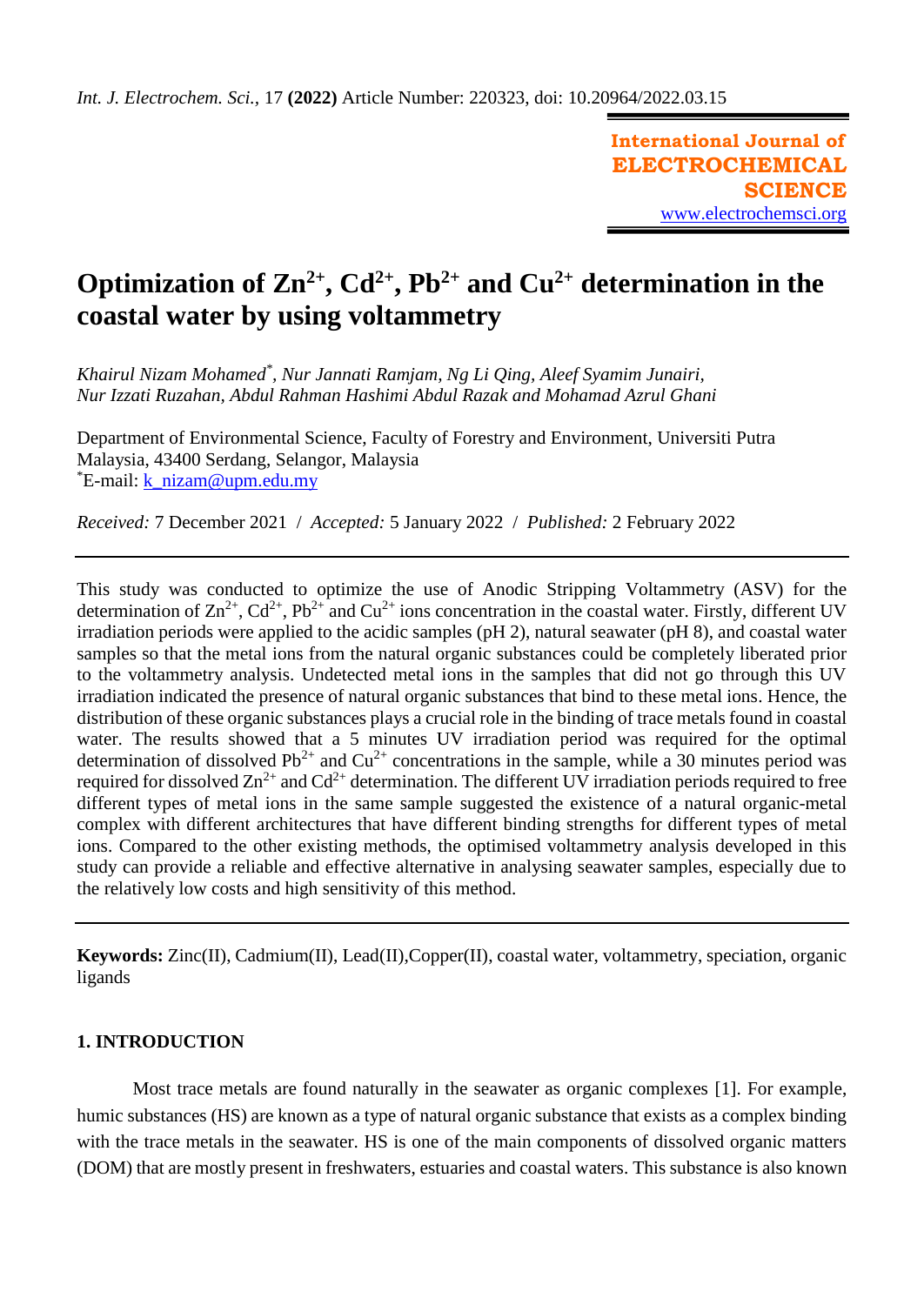to strongly interact with trace metals through co-precipitation and complexation and [2]. It could bind with a large number of trace metals, such as Aluminium (Al), Copper (Cu) and Iron (Fe), in seawater [3].

The concentration of this HS in natural waters is not exactly known due to the variability in their composition and the lack of a convenient analytical method to quantify it. In addition, its quantification in natural waters is difficult because of analytical uncertainties. A few electrochemical methods can be used to determine HS in the natural waters. An intensive identification study has been carried out during the last decades to understand the character of complexes that formed between HS and major trace metals. The analysis of trace metals and the organic substance could explain the character of their binding with the natural organic substances and their role in the biogeochemistry cycle of the environment. Since the trace metals have different binding strengths to these natural organic substances in the seawater, their optimum concentrations (free ions) were determined after completely breaking down these metalorganic complexes through UV irradiation. After that, more information on their binding strength can be obtained indirectly from the UV digestion periods of each element. It is believed that these trace metal ions have strong binding strength to the natural organic substances, thus needing more time to free the ions from the organic complexes completely. In addition, a digestion time of 275 seconds was required to completely release the  $Cu^{2+}$  ions, whereas only 150 seconds were needed to completely release the  $Ni<sup>2+</sup>$  ions from the natural organic ligands [1]. Thus, it is crucial to identify the optimum UV irradiation period needed to completely free the metal ions from the natural organic substances to correctly and accurately determine the concentrations of trace metals in coastal water.

This traditional UV-irradiation procedure was applied to break down the trace metal-organic ligands complexes prior to a voltammetry analysis. The destruction of natural organic substance is necessary to free the trace metals that are organically complexed and remove interfering organic surfactants since these complexes could interfere with the voltammetry analysis, in addition to the physical electrochemical processes occurring at the electrode surface and within its material. The nature of dissolved organic substances in the seawater is complex, but is thought to include humic acids, fulvic acids, glycollic acid, peptides, proteins, amino-acids, lipids and polysaccharides. Moreover, the coastal water samples may also include EDTA, NTA, citric acid, tartaric acid and surfactants from anthropogenic sources [4].

According to [5], this voltammetry analysis is the only electrochemical method that has enough high sensitivity for the in-situ identification and detection of trace metal ions in the seawater samples. However, its sensitivity decreases due to the presence of organic substances that acts as a surfactant in the sample. This subsequently causes interferences to occur. Hence, in this study, the optimum of UV irradiation as a photochemical process was applied to breakdown the metals from the organic substance so that the concentration could be measured directly. These organic ligands are polydisperse molecules that could emit a significant portion of fluoresces, meaning that upon excitation this compound emits light at different wavelength (approximately between 420 to 460 nm). In addition, this UV irradiation is a clean and effective sample preparation method that does not require any addition of oxidants into the sample. Furthermore, it can be readily incorporated into the voltammetry analysis [6].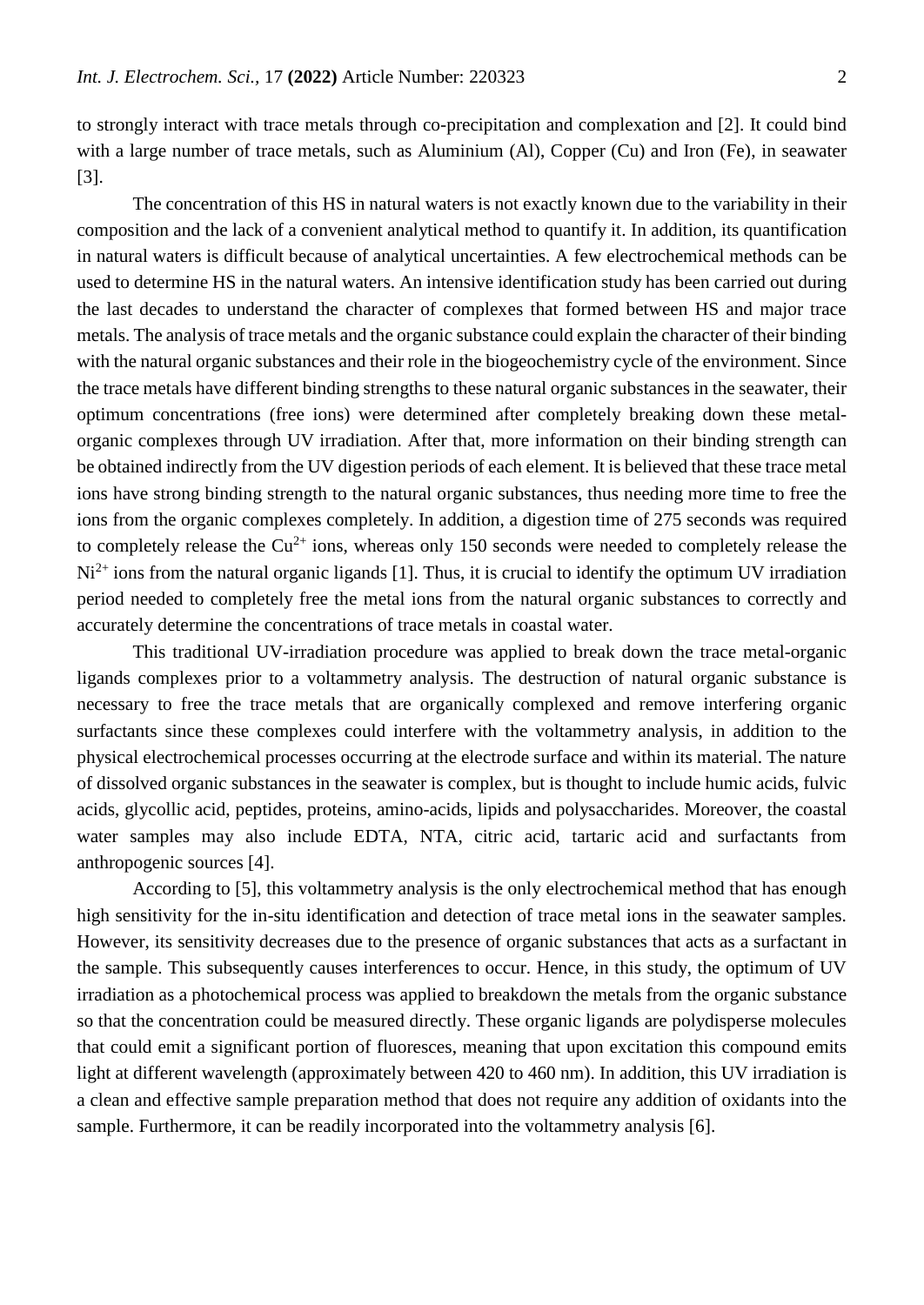The objective of this study was to optimize the use of voltammetry analysis for the determination of dissolved  $\text{Zn}^{2+}$ ,  $\text{Cd}^{2+}$ ,  $\text{Pb}^{2+}$  and  $\text{Cu}^{2+}$  concentrations found in the coastal water samples in order to understand the role of natural organic substances on their biogeochemistry cycle.

#### **2. MATERIALS AND METHOD**

#### *2.1 Cleaning procedure*

All the bottle samples used for seawater sample collection and storage are made of polytetrafluoroethylene (PTFE) (Nalgene). First, the bottles were soaked in Decon 90 (2% v/v) for 24 hours to remove any residual organic materials, followed by rinsing three times with reverse osmosis (Milli-RO; Millipore systems) water. The bottles were then soaked in hydrochloric acid (HCl) for a week before rinsing them for three times with Milli-Q water (>18.2 MΏ cm-1; Millipore Systems). Following these similar pre-treatment steps, the bottles were submerged in a nitric acid  $(HNO<sub>3</sub>)$  bath for another week. After that, they were again rinsed three times with Mili-Q water and dried at room temperature. Finally, the treated bottles were tightly capped, bagged and stored in double plastic bags until they were required for use [5].

#### *2.2 Seawater samples*

Seawater samples used for optimisation analysis were collected from Pulau Redang, Terengganu, located at the east coast of Peninsular Malaysia (Fig. 1). These samples were collected by using a 5.0 L van dorn water sampler. The in-situ parameters, including dissolved oxygen (DO), temperature, pH, conductivity, total dissolved solid (TDS) and salinity for the collected samples, were recorded with YSI Professional Plus Multi-Parameters (603190 Pro Plus multi-prop). Approximately 1L of seawater samples were filtered through 0.45 μm cellulose nitrate membrane (Whatman) set. Then, all the filtered samples were kept in PTFE bottles and froze for further analysis.



**Figure 1.** The sampling locations at east coast of Peninsular Malaysia (Pulau Redang, Terengganu). [7]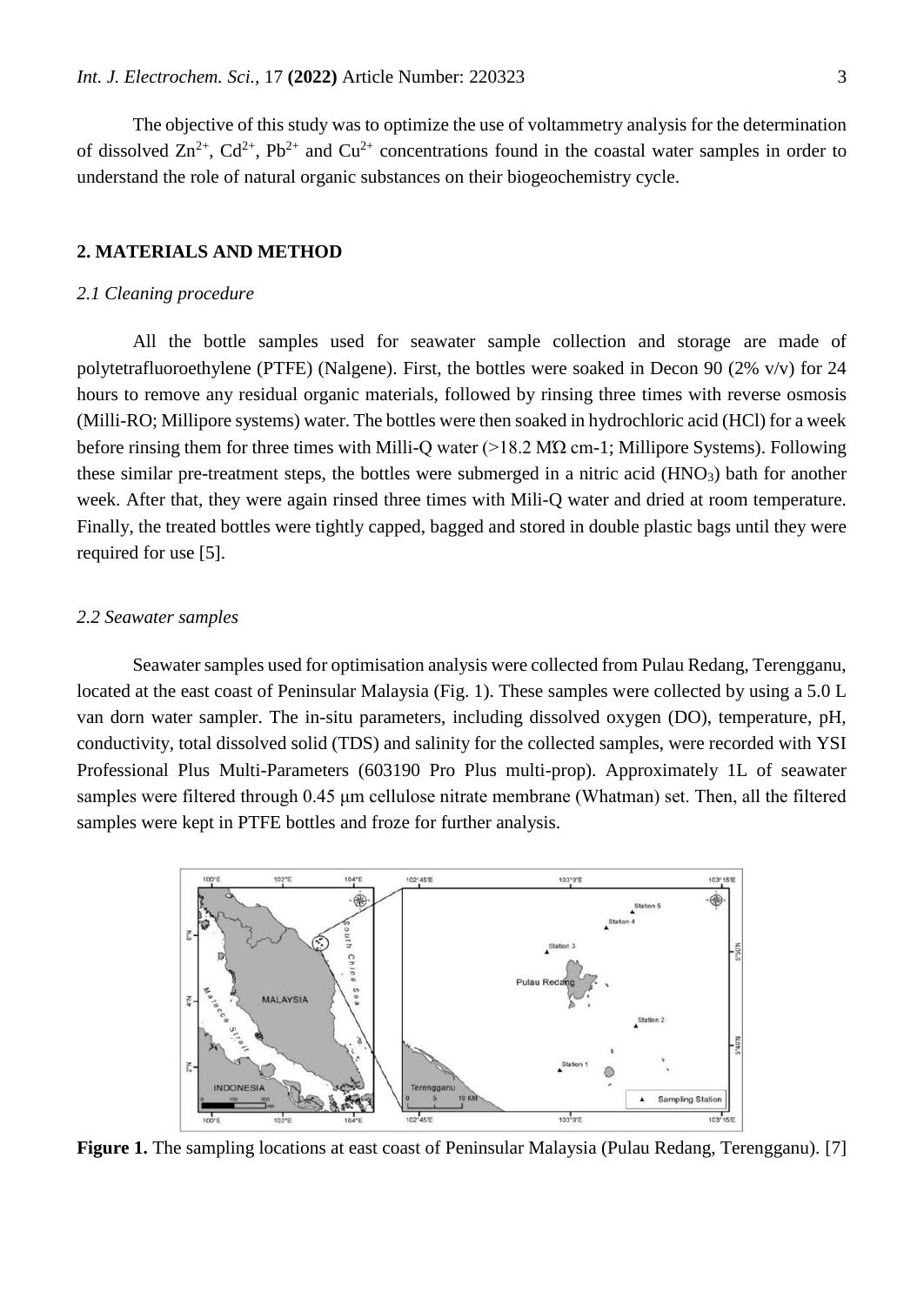The seawater profile samples were collected at five selected stations with 4 to 5 different depths. The coordinates for each sampling station were recorded by using Garmin GPSMAP 64s. These samples were analysed to determine the trace metals concentrations throughout the water column at Pulau Redang.

# *2.3 Chemical preparations*

The ammonium acetate solution was prepared by adding 1.0 M of ammonia solution (Merck) into 2.0 M of acetic acid (Bendosen). The pH of this buffer solution was measured as pH 4.6, as suggested by [8]. Then, the  $1.0 \text{ mgL}^{-1}$  standard solutions of Zn, Cd, Pb and Cu were prepared from a stock solutions of 1000 mgL<sup>-1</sup> (Sigma-Aldrich) for the voltammetry analysis. These individual standard solutions were used to calibrate the peak of metal ions during the concentration determination by standard addition method step.

## *2.4 UV Irradiation procedure*

The digestion of natural organic substances found in the coastal seawater sample was conducted by using 125W medium pressure Hg amps that were positioned in a built housing lamp [7, 8]. The lamp supply was switched from a high output for the initiation of Hg arc lamp, to a reduced output for continuous operation. The housing must be light-tight to prevent the exposure of harmful radiation of UV and so that the power supply to the UV lamp can be cut automatically upon the digestion unit. The experiment was carried out by placing the seawater samples in quartz glass UV digestion tubes (30.0 ml) that were then fitted with PTFE caps. The center-to-center distance between the light source and the tubes was measured at 5 cm.

A different UV irradiation period (ranged from 0 to 120 minutes) was applied to the samples to free the metal ions from the organic complex in the samples prior to the voltammetry analysis. The concentrations of free metal ions in the samples undergoing UV irradiation at 2 different pH of 8.0 (natural pH of seawater) and 2.0 (acidic condition) were also determined.

#### *2.5 Anodic stripping voltammetry (ASV) Analysis*

Anodic stripping voltammetry (ASV) analysis for dissolved  $\text{Zn}^{2+}$ ,  $\text{Cd}^{2+}$ ,  $\text{Pb}^{2+}$  and  $\text{Cu}^{2+}$ concentrations determination was performed simultaneously by combining Trace Metal Analyzer (797 VA Computrace Metrohm AG Ltd, Switzerland) with three- electrode system that consisted of hanging mercury drop electrode (HMDE) as working electrode, Platinum (Pt) as the auxiliary electrode and Ag/AgCl/ KCl (3.0 mol/L) as reference electrode [8].

A 10.0 ml of UV irradiated seawater sample was cooled down and brought back to the natural pH of 8.0 by adding ammonium hydroxide (Sigma-Aldrich) since the sample was previously buffered to the pH of 6.4 by adding with 1.0 ml of ammonium acetate solution before the voltammetry analysis. The peaks for each metal ion determined in the samples were calibrated by standard addition method.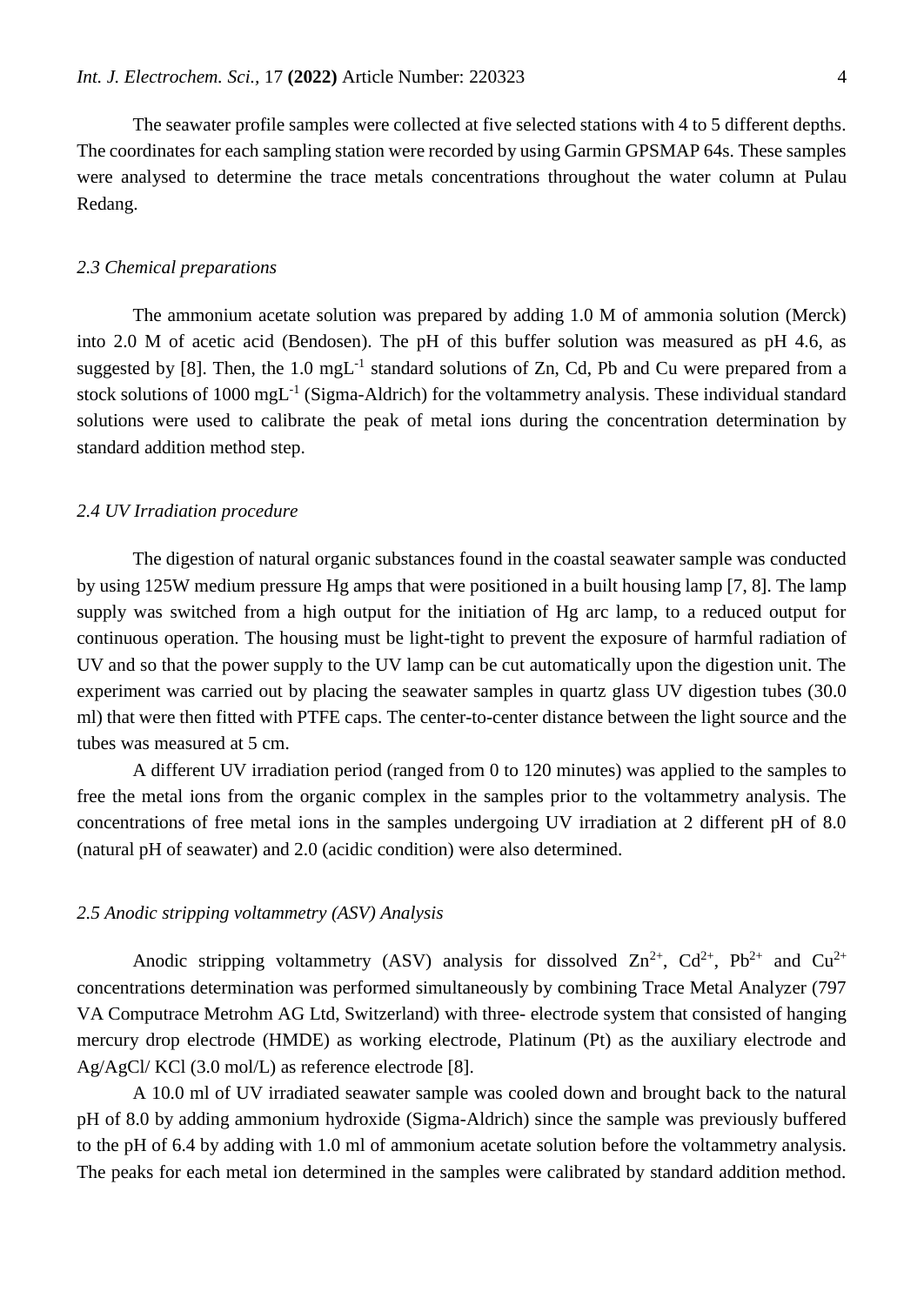The sweep rate (scan rate) of 59.5 mV/s and pulse amplitude 50 mV were set according to the parameters used in previous study [8].

The analysis stated above was performed in ten replicates to the same sample in order to estimate the accuracy and precision of the voltammetry analysis. The samples were analysed before and after they were spiked with the standard solutions. The recovery percentages were calculated by using a formula  $[(X<sub>s</sub>-X) / X<sub>add</sub> \times 100\%]$ ; where  $X<sub>s</sub>$  is concentration of spiked samples, x is concentration of without spiked *samples, and Xadd is concentration of spike standard solution*]. The recoveries of each element were measured for  $\text{Zn}^{2+}$  (95%-105%),  $\text{Cd}^{2+}$  (98%-100%), Pb<sup>2+</sup> (90%-110%) and  $\text{Cu}^{2+}$  (99%-108%), respectively. A relative deviation (RD) was calculated and a low value of standard deviation (0.002) indicated that high sample precision was obtained, thus the methodology developed is considered as reliable to be used for the analysis of coastal seawater samples. The detection limit ( $3\sigma$  of blank) analysis, as calculated from repeated measurements of Mili-Q water, was 0.52 pM. Meanwhile, the blank values, including from the reagents and sample handling, were less than 0.52 pM for Mili-Q.

## **3. RESULTS AND DISCUSSION**

#### *3.1 Optimization of UV irradiation*

The purpose of performing this UV irradiation procedure was to destroy the organic metal complexes and completely free the metal ions that are presence in the seawater samples prior to the concentration determination by voltammetry. The adsorption of electro-inactive surface-active compounds could reduce the sensitivity of voltammetry analysis [6]. Thus, to decompose these types of organic compounds, we applied the low-pressure mercury (L-Hg) lamp [9, 10]. The optimum condition was referred to the optimum concentration of each metal ion detected by voltammetry after undergoing certain UV digestion periods.



**Figure 2.** The voltammogram of trace metals in the seawater samples and the calibration graphs for the  $\text{Zn}^{2+}$ ,  $\text{Cd}^{2+}$ ,  $\text{Pb}^{2+}$  and  $\text{Cu}^{2+}$  concentration determination.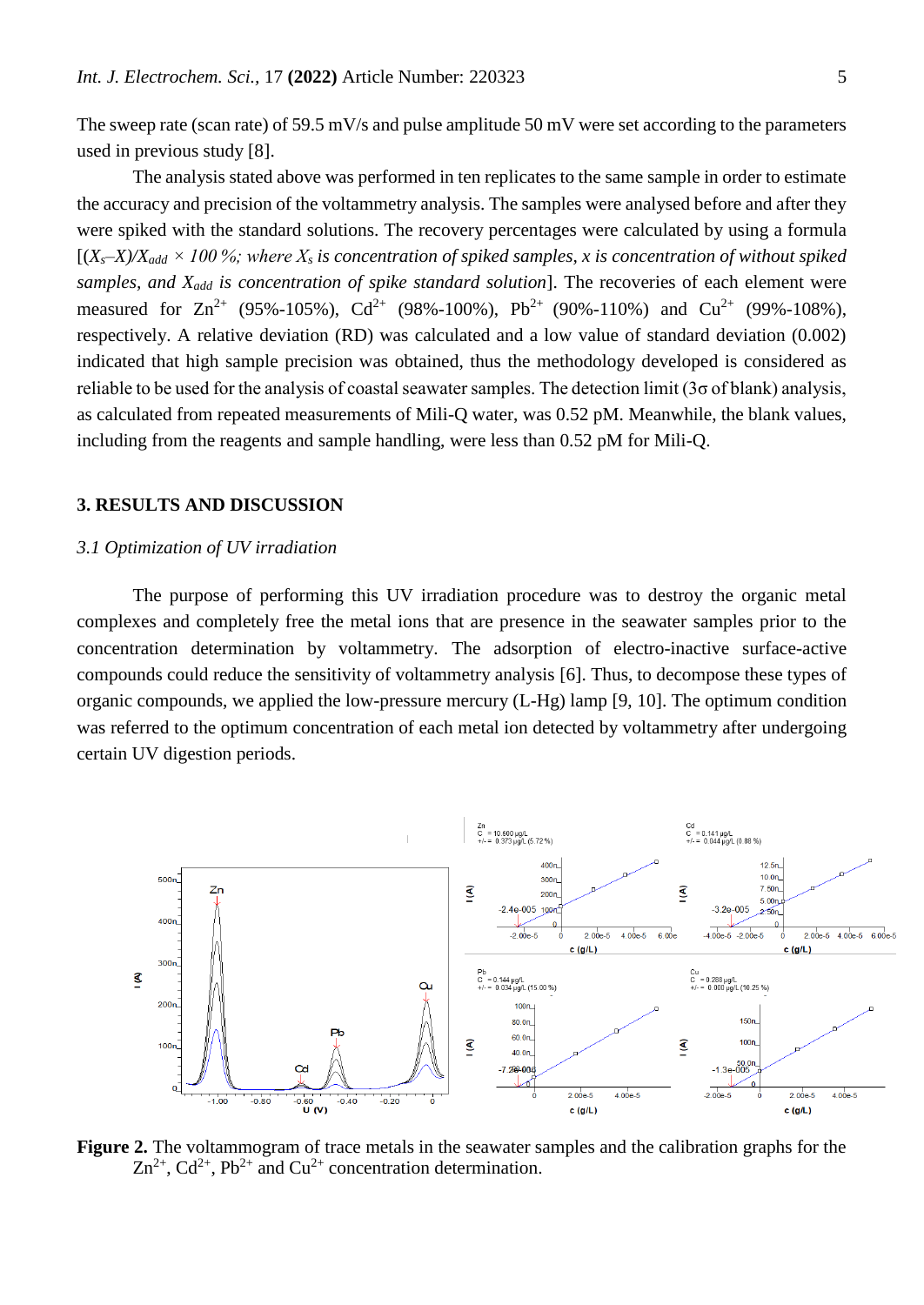In this analysis, the coastal seawater samples were irradiated by using UV light at pH 2 and pH 8 solutions prior to the voltammetry analysis. The presence of organic substances that bind to the metal ions in the samples was digested by UV irradiation for between 0 to 120 minutes. The free metal ions concentration in the samples were determined by using voltammetry analysis simultaneously and represented by the peaks in the voltammogram (Fig. 2). The peaks for  $Zn^{2+}$ ,  $Cd^{2+}$ ,  $Pb^{2+}$  and  $Cu^{2+}$  appeared at -0.90 V, -0.60 V, -0.40 V and -0.10 V, respectively. Then, the concentration for each metal ion was determined by standard addition method.

| UV periods     | $\text{Zn}$ (µg/L)       |              |             | $Cd$ ( $\mu g/L$ ) | Pb $(\mu g/L)$ |             | Cu (µg/L)   |             |
|----------------|--------------------------|--------------|-------------|--------------------|----------------|-------------|-------------|-------------|
| (min)          | $pH_2$                   | $pH_8$       | $pH_2$      | pH 8               | pH2            | $pH_8$      | $pH_2$      | $pH_8$      |
| $\overline{0}$ | $\overline{\phantom{a}}$ |              |             | -                  |                |             |             |             |
|                |                          |              | $0.002 \pm$ |                    |                |             | $0.012 \pm$ |             |
| $\overline{2}$ |                          |              | 0.104       |                    |                |             | 0.006       |             |
|                | $9.084 \pm$              | $6.060 \pm$  | $0.045 \pm$ |                    | $0.174 \pm$    | $0.090 \pm$ | $0.468 \pm$ | $0.241 \pm$ |
| 5              | 1.027                    | 2.251        | 0.073       |                    | 0.037          | 0.001       | 0.034       | 0.236       |
|                | $9.800 \pm$              | $6.060 \pm$  | $0.082 \pm$ | $0.060 \pm$        | $0.150 \pm$    | $0.094 \pm$ | $0.308 \pm$ | $0.304 \pm$ |
| 15             | 0.746                    | 2.251        | 0.052       | 0.206              | 0.007          | 0.025       | 0.033       | 0.163       |
|                | $10.550 \pm$             | $8.620 \pm$  | $0.147 \pm$ | $0.085 \pm$        | $0.144 \pm$    | $0.075 \pm$ | $0.308 \pm$ | $0.321 \pm$ |
| 30             | 0.464                    | 1.194        | 0.098       | 0.156              | 0.028          | 0.003       | 0.033       | 0.525       |
|                | $10.533 \pm$             | $10.739 \pm$ | $0.145 \pm$ | $0.090 \pm$        | $0.143 \pm$    | $0.108 \pm$ | $0.364 \pm$ | $0.376 \pm$ |
| 60             | 0.150                    | 1.305        | 0.053       | 0.131              | 0.024          | 0.001       | 0.023       | 0.220       |
| 120            | $10.500 \pm$             | $9.880 \pm$  | $0.141 \pm$ | $0.085 \pm$        | $0.144 \pm$    | $0.090 \pm$ | $0.288 \pm$ | $0.352 \pm$ |
|                | 0.370                    | 1.3963       | 0.044       | 0.222              | 0.034          | 0.022       | 0.000       | 0.135       |

**Table 1.** Concentration of dissolved  $\text{Zn}^{2+}$ ,  $\text{Cd}^{2+}$ ,  $\text{Pb}^{2+}$  and  $\text{Cu}^{2+}$  in seawater sample at the different UV irradiation periods and pH.

No metal ion peaks were detected in the samples without UV irradiation, neither in the acidified sample (pH 2) nor in the natural seawater sample (pH 8). Most of the metal ions (the presence of peaks) were detected only after 5 minutes of UV irradiation, and this indicated that all the metal ions in the coastal water were complexed to the natural organic substances. These natural organic complexes were suggested to play an ecological role in buffering free–metal ion concentrations in the natural systems [3, 2, 11]. In natural waters, the complexing organic substances are present in combination with terrestrial sources and are usually generated in situ. Therefore, any natural water is expected to contain a diverse range of these potential metal-complexing organic substances [12]. According to Buffle [4], these natural organic substances might be EDTA, NTA, citric acid, tartaric acid and surfactants from anthropogenic sources in the coastal water.

The findings of this study showed that most of the metal ions were determined at higher concentration in the acidified samples (pH 2) as compared to the natural seawater samples (pH 8). The concentration of dissolved Pb<sup>2+</sup> was ranged from between  $0.143 \pm 0.024$  to  $0.174 \pm 0.037$  µg/L in the acidify samples and between  $0.075 \pm 3.293$  to  $0.108 \pm 0.001$  µg/L in the natural seawater sample (Table 1) at different UV irradiation periods. The results are possibly due to the losses of metal ions into the quartz tubes and foil in non-acidified sample. This could suggest that the optimum digestion process for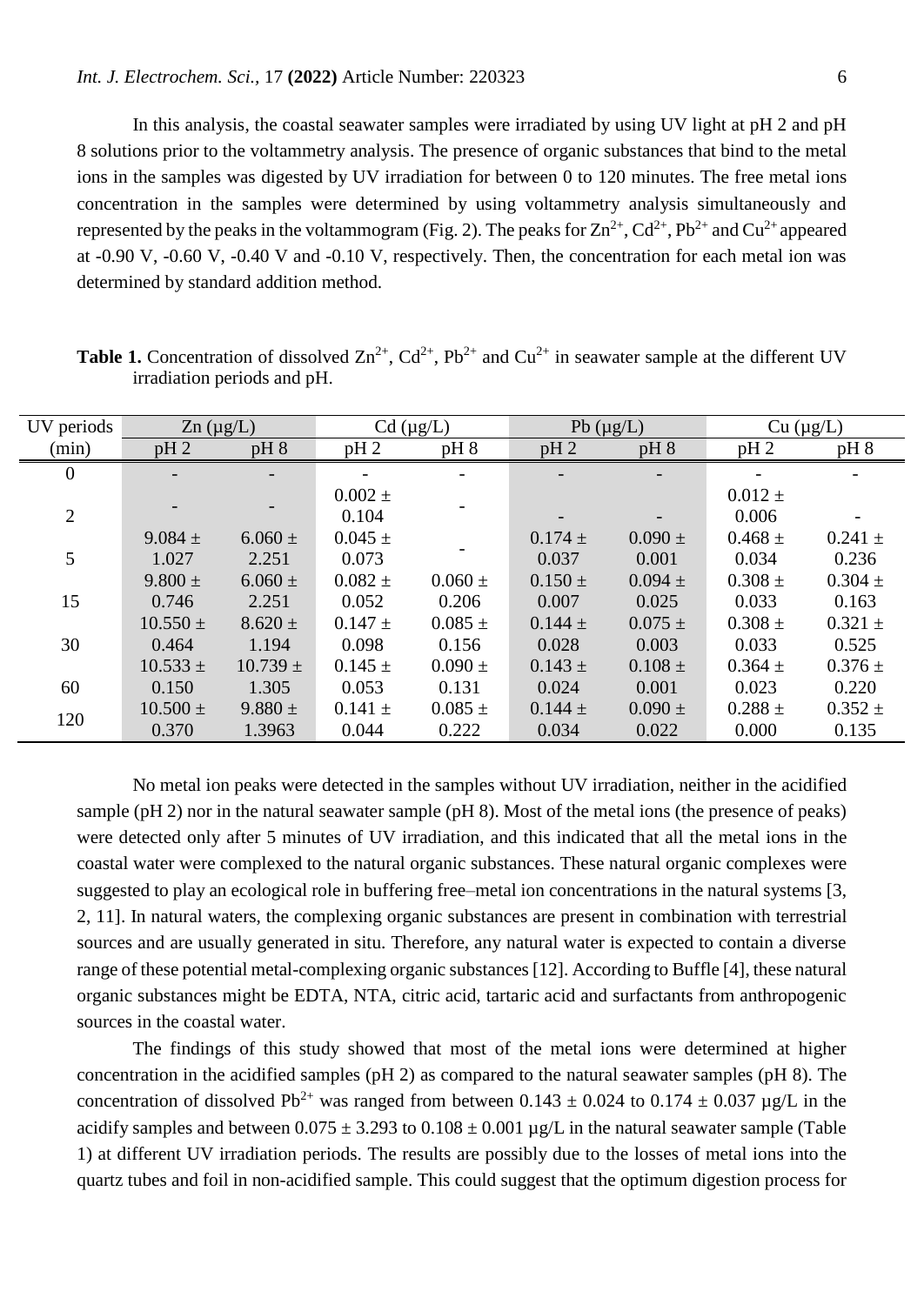the natural organic substances in the seawater sample using this UV irradiation procedure was the acidified sample (pH 2).

In the acidified sample, the concentration of dissolved  $Zn^{2+}$  increased with the increasing UV irradiation period, with its optimum concentration was determined after 30 minutes of UV irradiation  $(10.550 \pm 0.464 \,\mu$ g/L, Table 1). After this period, its concentration was determined to be quite consistent and constant at ≈10.50 µg/L (Fig. 3). On the other hand, the concentration of dissolved  $\text{Zn}^{2+}$  also increased with the increasing UV irradiation period in the natural seawater pH, but its optimum concentration was determined to occur after 60 minutes of digestion (10.739  $\pm$  1.305 µg/L, Table 1). Therefore, the optimum concentration of dissolved  $\text{Zn}^{2+}$  in the natural seawater pH was higher than in the acidified sample (Fig. 3). However, after that period (60 minutes), its concentration was decreased to 9.880  $\pm$  1.3963 µg/L. It showed inconsistent concentration of  $\text{Zn}^{2+}$  in the natural seawater pH that undergo UV irradiation (Fig. 3).

An optimum concentration of dissolved  $Cd^{2+}$  (0.147  $\pm$  0.098 µg/L, Table 1) was determined in the samples undergoing 30 minutes of UV irradiation in the acidified sample. It showed that the concentration increased with the UV irradiation period after 30 minutes, and then decreased after the optimum UV irradiation period. After 120 minutes of UV irradiation, its concentration was  $0.031 \pm 0.044$ µg/L (Table 1). However, in the natural seawater pH, its concentration was optimum after 60 minutes UV irradiation  $(0.090 \pm 0.131 \text{ µg/L}, \text{Table 1})$  and decreased with the increase of irradiation period.

For the dissolved  $Pb^{2+}$  concentration, the optimum concentration was determined after 5 minutes (for the acidified sample with pH of 2) and 60 minutes (for natural seawater with a pH of 8) of the UV irradiation procedure. The optimum concentrations were measured at  $0.174 \pm 0.037$  µg/L in the acidified sample and  $0.108 \pm 0.001$  µg/L in natural seawater pH (Table 1). However, the measured concentrations were slightly consistent in both of the samples, similar to the dissolved  $\mathbb{Z}n^{2+}$ .

An optimum dissolved  $Cu^{2+}$  concentration (0.468  $\pm$  0.034 µg/L, Table 1) was determined in the acidified sample after 5 minutes UV irradiation. It was the shortest time required to completely break down the natural organic  $Cu^{2+}$  complex in seawater sample by using this UV irradiation procedure. However, in the natural seawater pH, the optimum concentration of dissolved  $Cu^{2+}$  (0.376  $\pm$  0.220 ug/L. Table 1) was determined after 60 minutes of UV irradiation.

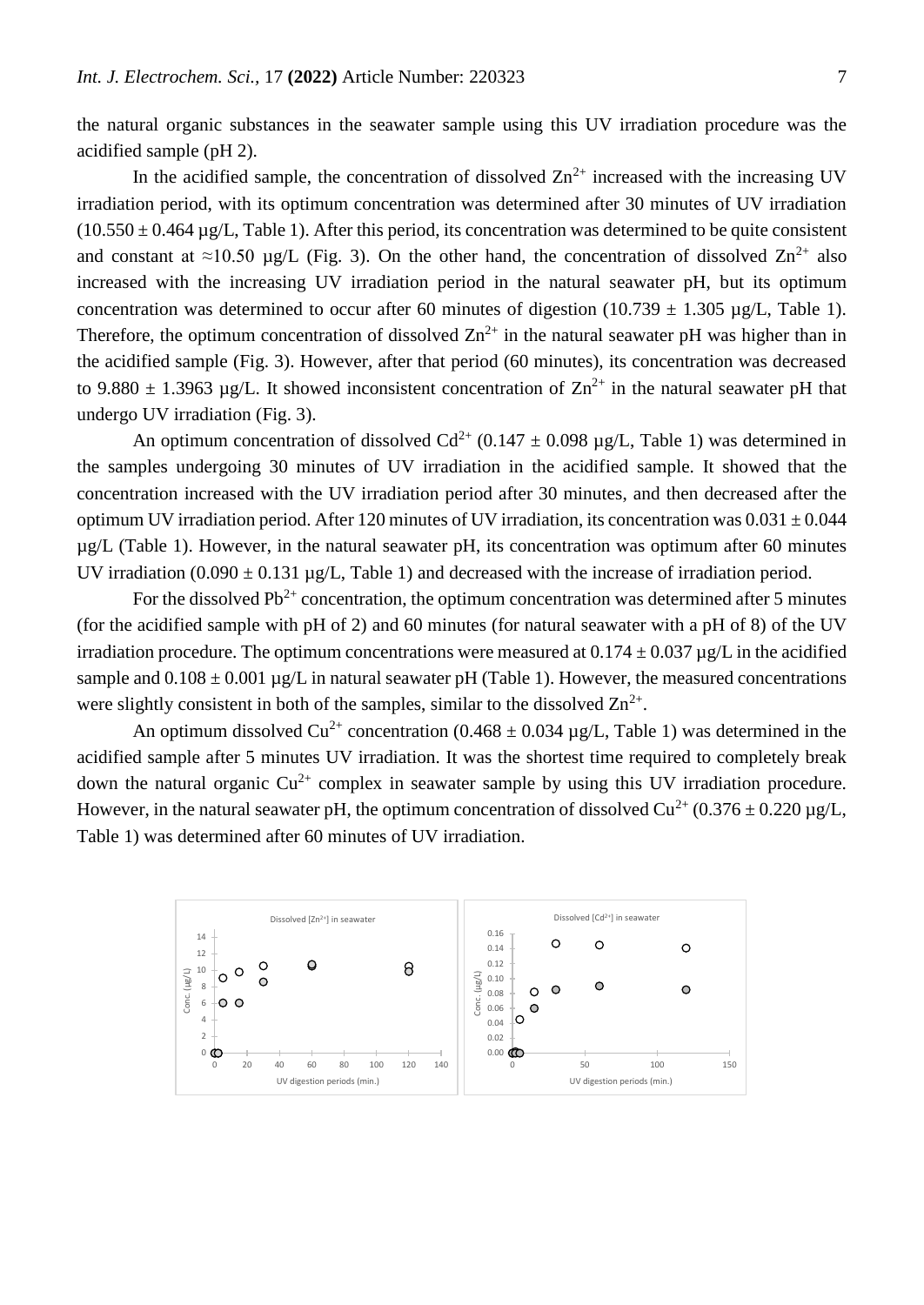

**Figure 3.** An optimum concentration of dissolved  $\text{Zn}^{2+}$ ,  $\text{Cd}^{2+}$ ,  $\text{Pb}^{2+}$  and  $\text{Cu}^{2+}$  in seawater sample at the different UV irradiation periods.

Our analysis on the effects of the UV irradiation period on the optimum determination of dissolved metal ions concentration was in line with the findings of the previous study reported by Town and Filella [12]. They revealed that the divalent trace metals (such as  $Zn^{2+}$ ,  $Cd^{2+}$ ,  $Pb^{2+}$  and  $Cu^{2+}$ ) are dominated by strong metal-specific organic substances that play important roles in the biogeochemistry cycle. The behaviour of metal ions in the natural waters can be explained by the presence of many different types of binding sites with different complexation strengths and concentrations. In addition, the organic  $Cu^{2+}$  and Pb<sup>2+</sup> complexes were reported to exist as a deprotonated tetradentate complex [13]. On the other hand, the organic  $Zn^{2+}$  complex was reported to exist as a hexadentate complex in the seawater [14]. Interestingly, the organic  $Cd^{2+}$  complex is much stronger, as compared to the other organic metal complexes, due to different functional groups, such as thiol functional groups [15].

The binding strength of the metal-organic complex increases as the metal ion concentration is decreased [12]. This is in agreement with the fact that the stronger sites will be saturated first. This could be used to explain why the concentration of dissolved  $Cd^{2+}$  ions were the lowest among the selected elements (Table 1). Furthermore,  $Cd^{2+}$  is generally not thought to have a biological function, but there was evidence that showed that it could fulfil the biochemical role of  $\text{Zn}^{2+}$  [16]. In this present study, we found that a long UV irradiation period (30 minutes) was needed to free the  $Cd^{2+}$  ions completely from the organic complex, even though its binding strength was less than that of  $Pb^{2+}$  and  $Cu^{2+}$  organic complexes. The natural organic  $Cd^{2+}$  complex binding strength was measured at between 9.82 to 10.93 [17, 18] and consistent with the presence of a stable single class of organic substance in the soluble phase throughout the water column [19]. Moreover, there was a suggestion of the existence of thiol functional groups on these organic complexes. Normally, it was determined simultaneously with  $\text{Zn}^{2+}$  by using voltammetry analysis in most of the seawater samples [17, 15].

Ellwood [18] suggested that  $Cd^{2+}$  and  $Zn^{2+}$  ions bind to a similar natural organic complex (thiol functional groups) in the seawater. However, the organic complex that binds to the  $\text{Zn}^{2+}$  ion has a higher metal specificity than  $Cd^{2+}$ . Thus, the extent of organic complexation of  $Zn^{2+}$  is substantially more than that of  $Cd^{2+}$ . Therefore, the percentage of  $Zn^{2+}$  complexed with the organic substance was measured on an average of 98% compared to only 67% for  $Cd^{2+}$  [20]. However, the complexation binding strength of organic  $Zn^{2+}$  complex was ranged from between 9.75 to 10.28, which was less than the binding strength of organic  $Cd^{2+}$  complex. Additionally, it exists in truly dissolved molecules [21, 18].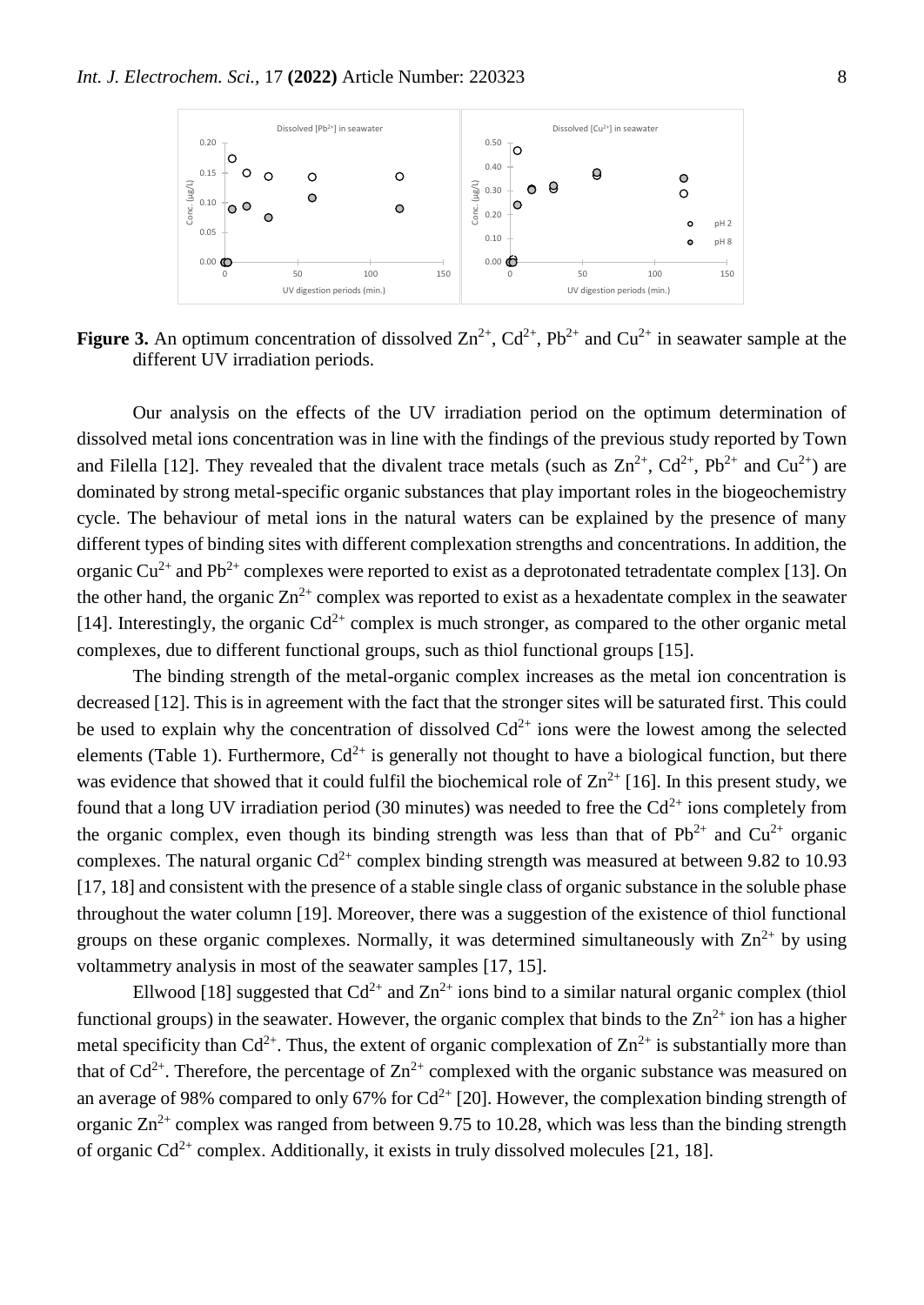In this present study, it was clearly demonstrated that the natural organic substances that bind to the  $Zn^{2+}$ ,  $Cd^{2+}$ ,  $Pb^{2+}$  and  $Cu^{2+}$  ions in this coastal water have broadly different architectures, therefore contributing to different complexation of binding strengths. The similar period of UV irradiation (5 minutes) used to optimise the concentration of free  $Pb^{2+}$  and  $Cu^{2+}$  ions suggested that these metal ions might be bonded by a similar type of natural organic substance. Similarly, Kozelka and Bruland [22] suggested that even though these metal ions are influenced by multiple classes of organic metal binding complexes, but only one class of organic metal-binding complex binds to the  $Zn^{2+}$  and  $Cd^{2+}$  ions. Wells et al. [21] reported that the strong organic  $Cu^{2+}$  complex (L<sub>1</sub>) exists largely in the soluble phase (<1kDa), while its weak organic complex  $(L_2)$  is found in the colloidal phase, at around 24% to 70% of total dissolved concentration. Meanwhile, the strong organic  $Pb^{2+}$  complex (L<sub>1</sub>) resides in the colloidal phase, while its weaker class ( $L_2$ ) occurs predominantly in the soluble phase. On the other hands, both  $Zn^{2+}$  and  $Cd^{2+}$  organic complexes are found predominantly in the soluble phase only. This again highlighted that  $Pb^{2+}$  and  $Cu^{2+}$  ions were controlled by both soluble and colloidal-sized natural organic complexes, with only the soluble organic complex is responsible for the binding of  $Cd^{2+}$  and  $Zn^{2+}$  ions. There could be a good reason to explain why both soluble and colloidal organic substance phases present in our samples (0.45 µm filtered sample) have varying UV irradiation periods during the optimum metal ions concentration determination analysis. In conclusion, these complexes play an important role in controlling the distribution of these metal ions in our study area.

# *3.2 Concentration of dissolved metals at Pulau Redang*

The profile concentrations of dissolved  $Zn^{2+}$ ,  $Cd^{2+}$ ,  $Pb^{2+}$  and  $Cu^{2+}$  from five selected stations at Pulau Redang (Fig. 1) were determined by applying the procedure mentioned above. Our data were compared to the previous studies in order to validate the results obtained from analysis determination. The concentrations of each dissolved metal ion were as presented in Table 2. All the dissolved metal ions concentrations were in Class I, according to Malaysia Marine Water Quality Criteria and Standard (IMWQS) [23]. The profiles of dissolved metal ions concentrations were divided into two layers, the surface layer (above 15 m depth) and bottom layer (below 15 m depth).

**Table 2.** Concentration dissolved  $\text{Zn}^{2+}$ ,  $\text{Cd}^{2+}$ ,  $\text{Pb}^{2+}$  and  $\text{Cu}^{2+}$  at Malaysia coastal water (Pulau Redang) in April 2019. depth $*$  is the real depth (m) at each station.

| <b>Station</b>          | Depth $(m)$ | $Cu^{2+}(\mu g/L)$ | $Cd^{2+}$<br>(ug/L) | $Pb^{2+}$<br>$(\mu g/L)$ | $Zn^{2+}$<br>$(\mu g/L)$ |
|-------------------------|-------------|--------------------|---------------------|--------------------------|--------------------------|
| St.1                    | 3           | $0.074 \pm 0.028$  | $0.081 \pm 0.004$   | $0.042 \pm 0.001$        | $4.742 \pm 0.000$        |
| $(46 \text{ m depth*})$ | 6           | $0.077 \pm 0.011$  | $0.041 \pm 0.000$   | $0.028 \pm 0.001$        | $9.194 \pm 0.460$        |
|                         | 15          | $0.113 \pm 0.049$  | $0.055 \pm 0.003$   | $0.049 \pm 0.002$        | $8.004 \pm 0.000$        |
|                         | 20          | $0.083 \pm 0.050$  | $0.045 \pm 0.002$   | $0.031 \pm 0.001$        | $5.680 \pm 0.021$        |
|                         | 30          | $0.043 \pm 0.011$  | $0.064 \pm 0.001$   | $0.014 \pm 0.000$        | $2.040\pm0.059$          |
| St.2                    | 3           | $0.105 \pm 0.023$  | $0.060 \pm 0.006$   | $0.038 \pm 0.001$        | $9.030 \pm 0.044$        |
| $(42 \text{ m depth*})$ | 6           | $0.184 \pm 0.058$  | $0.097 \pm 0.002$   | $0.017 \pm 0.001$        | $5.620 \pm 0.052$        |
|                         | 15          | $0.284 \pm 0.057$  | $0.054 \pm 0.006$   | $0.021 \pm 0.001$        | $7.110\pm0.000$          |
|                         | 20          | $0.185 \pm 0.057$  | $0.075 \pm 0.001$   | $0.037 \pm 0.000$        | $2.200 \pm 0.328$        |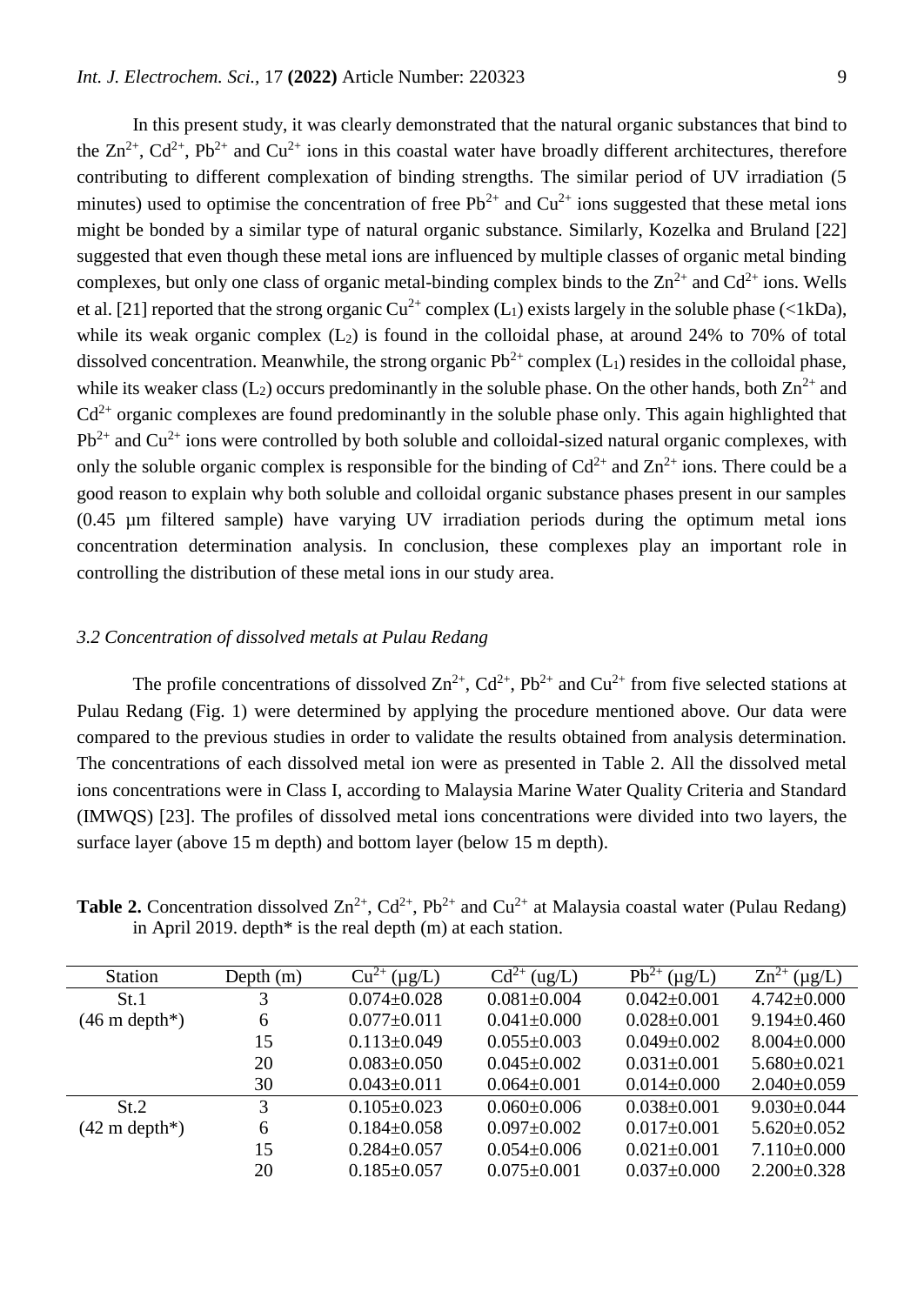*Int. J. Electrochem. Sci.,* 17 **(2022)** Article Number: 220323 10

|                         | 30 | $0.104 \pm 0.079$ | $0.115 \pm 0.006$ | $0.021 \pm 0.001$ | $2.050\pm0.050$   |
|-------------------------|----|-------------------|-------------------|-------------------|-------------------|
| St.3                    | 3  | $0.081 \pm 0.008$ | $0.018 \pm 0.002$ | $0.082 \pm 0.003$ | $3.205 \pm 0.055$ |
| $(37 \text{ m depth*})$ | 6  | $0.065 \pm 0.015$ | $0.034 \pm 0.009$ | $0.010\pm0.000$   | $2.611 \pm 0.005$ |
|                         | 15 | $0.053 \pm 0.013$ | $0.021 \pm 0.005$ | $0.015 \pm 0.000$ | $1.905 \pm 0.047$ |
|                         | 20 | $0.155 \pm 0.018$ | $0.035 \pm 0.006$ | $0.021 \pm 0.000$ | $1.700 \pm 0.000$ |
|                         | 30 | $0.452 \pm 0.008$ | $0.024 \pm 0.005$ | $0.019 \pm 0.001$ | $1.832 \pm 0.073$ |
| St.4                    | 3  | $0.164 \pm 0.023$ | $0.044 \pm 0.007$ | $0.108 \pm 0.001$ | $5.150 \pm 0.542$ |
| $(30 \text{ m depth*})$ | 6  | $0.184 \pm 0.018$ | $0.053 \pm 0.003$ | $0.105 \pm 0.001$ | $6.400\pm0.666$   |
|                         | 15 | $0.149 \pm 0.015$ | $0.031 \pm 0.001$ | $0.107 \pm 0.000$ | $5.210\pm0.000$   |
|                         | 20 | $0.132 \pm 0.023$ | $0.060 \pm 0.005$ | $0.109 \pm 0.001$ | $5.650\pm0.000$   |
| St.5                    | 3  | $0.071 \pm 0.013$ | $0.079 \pm 0.002$ | $0.178 \pm 0.001$ | $5.060 \pm 0.535$ |
| $(36 \text{ m depth*})$ | 6  | $0.078 \pm 0.016$ | $0.064 \pm 0.004$ | $0.122 \pm 0.530$ | $4.530\pm0.054$   |
|                         | 15 | $0.054 \pm 0.019$ | $0.078 \pm 0.004$ | $0.307 \pm 0.014$ | $2.000 \pm 0.007$ |
|                         | 20 | $0.070 \pm 0.028$ | $0.146 \pm 0.001$ | $0.319 \pm 0.019$ | $6.300\pm0.028$   |
|                         | 30 | $0.042 \pm 0.012$ | $0.062 \pm 0.003$ | $0.216 \pm 0.010$ | $3.880\pm0.063$   |

Dissolved  $\text{Zn}^{2+}$  was shown with the highest concentration among all the selected dissolved metals (Fig. 4). Its concentration ranged from between  $1.905\pm0.047$  to  $9.194\pm0.046$  µg/L at the surface layer, in comparison to the dissolved  $Cu^{2+}$ , Pb<sup>2+</sup> and  $Cd^{2+}$  ions that ranged from between 0.053 $\pm$ 0.013 to  $0.284 \pm 0.057$  µg/L,  $0.010 \pm 0.000$  to  $0.307 \pm 0.014$  µg/L and  $0.018 \pm 0.002$  to  $0.097 \pm 0.002$  µg/L (Table 2), respectively. Meanwhile, its concentration at the bottom layer ranged from between 1.700±0.000 to 0.300±0.028 µg/L and the highest concentration among the selected dissolved metals. For the dissolved  $Cu^{2+}$ , its concentration ranged from between 0.042±0.012 to 0.452±0.008 µg/L (Table 2) at the bottom layer. Besides, the dissolved Pb<sup>2+</sup> and Cd<sup>2+</sup> ions were ranged from between 0.014±0.000 to 0.319±0.019  $\mu$ g/L and 0.024 $\pm$ 0.005 to 0.146 $\pm$ 0.001  $\mu$ g/L (Table 2), respectively. This metal ions concentrations profile (Fig. 4) indicated a slightly consistent concentration of dissolved metal ions between the surface and bottom layers of the study area.



**Figure 4F.** Concentration of dissolved  $\text{Zn}^{2+}$ ,  $\text{Cd}^{2+}$ ,  $\text{Pb}^{2+}$  and  $\text{Cu}^{2+}$  throughout the water column at Malaysia coastal water in April 2019.

The dissolved  $\text{Zn}^{2+}$ ,  $\text{Cd}^{2+}$ ,  $\text{Pb}^{2+}$  and  $\text{Cu}^{2+}$  concentrations measured in this investigation were compared to the previous studies, as listed in Table 3 below. For dissolved  $\text{Zn}^{2+}$  concentration, our recorded concentration was in a wider range than the concentration previously reported by Ariffin et al. [24] at Terengganu coastal water. The previous study reported that the  $Zn^{2+}$  concentration at surface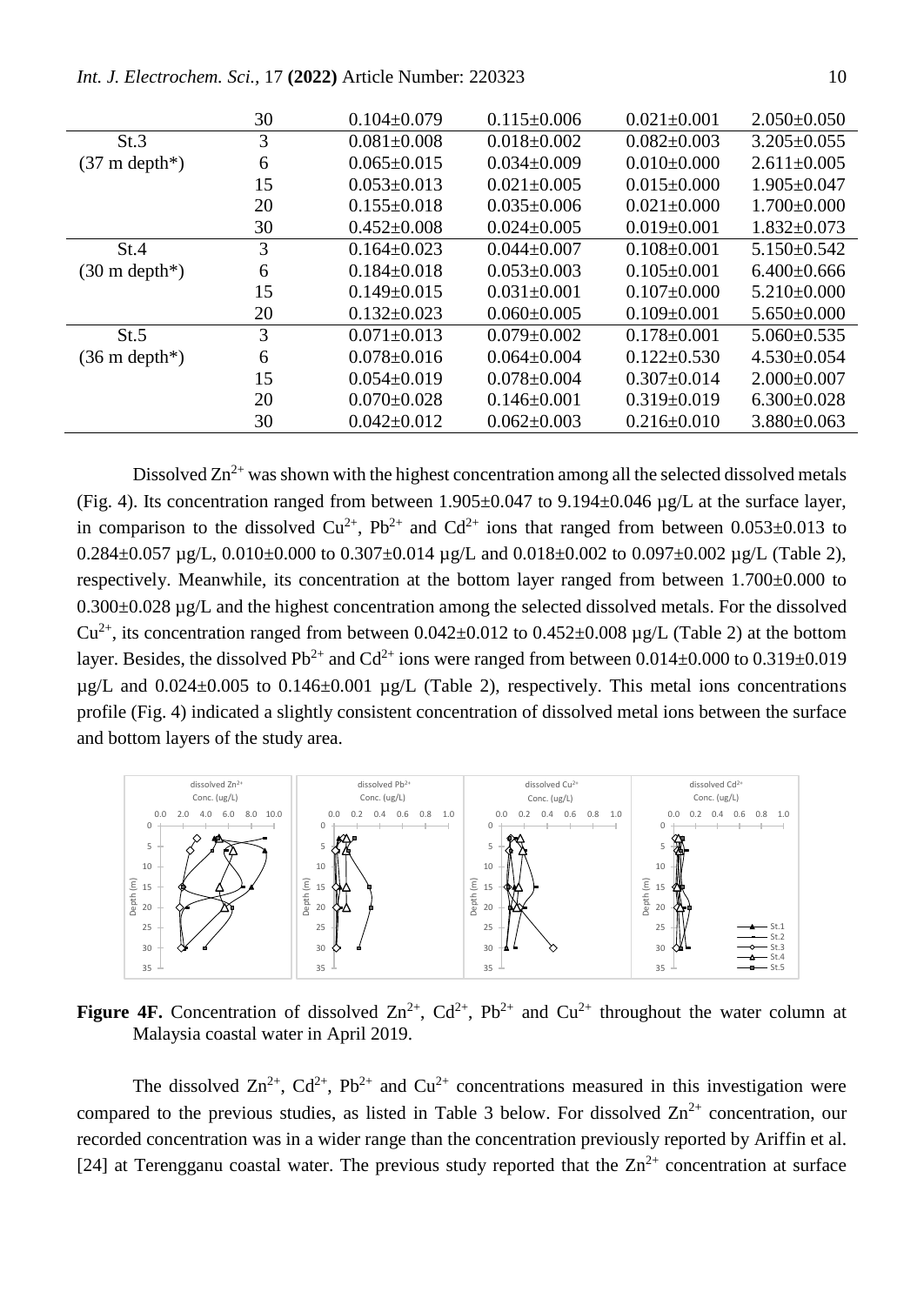layer was ranged from between 3.05 to 7.13 µg/L, but the data was collected in 2007. Furthermore, a wide range of dissolved  $\text{Zn}^{2+}$  concentration (between 4.0 to 112.0 µg/L) at the surface water of Pare Bay had also been reported by Wisha et al. [25]. Another recent study reported that the concentration of dissolved  $Zn^{2+}$  in Jiuzhen Bay ranged from between 11.5 to 29.2 ug/L [26] (Table 3). However, the concentration of dissolved  $\text{Zn}^{2+}$  at the bottom layer recorded in this study was within the ranges of concentrations reported by all the above previous studies (Table 3).

| Area                        | Depth                    |                                          | Concentration range $(\mu g/L)$          | Period                                   | <b>Station</b>                           |          |               |
|-----------------------------|--------------------------|------------------------------------------|------------------------------------------|------------------------------------------|------------------------------------------|----------|---------------|
|                             | (meter)                  | $Zn^{2+}$                                | $Cu2+$                                   | $Pb^{2+}$                                | $Cd^{2+}$                                |          |               |
| Pulau Redang                | Surface<br><b>Bottom</b> | $0.015 -$<br>0.115<br>$1.700 -$<br>8.180 | $0.048 -$<br>0.778<br>$0.042 -$<br>0.505 | $0.010 -$<br>0.655<br>$0.014 -$<br>0.916 | $0.015 -$<br>0.097<br>$0.018 -$<br>0.115 | Apr-18   | Present study |
| Pare Bay, South<br>Sulawesi | Surface                  | $4.0 - 112.0$                            | $43.0 - 78.0$                            | $111.0 -$<br>2692.0                      | $34.0 - 83.0$                            | $Sep-15$ | $[25]$        |
| Terengganu water            | Surface                  | $3.05 - 7.13$                            | $0.50 - 1.91$                            | $0.029 -$<br>0.211                       | $0.038 -$<br>0.568                       | $May-07$ | $[24]$        |
|                             | Middle                   | $3.77 - 9.21$                            | $0.35 - 1.88$                            | $0.042 -$<br>0.286                       | $0.020 -$<br>0.558                       |          |               |
|                             | <b>Bottom</b>            | $4.57 - 11.2$                            | $0.14 - 1.30$                            | $0.049 -$<br>0.359                       | $0.016 -$<br>0.520                       |          |               |
| Jiuzhen Bay,<br>China       | Surface                  | $11.5 - 29.2$                            | $3.37 - 5.88$                            | $0.25 - 0.45$                            | $0.24 - 0.50$                            | $May-06$ | $[26]$        |
|                             | <b>Bottom</b>            | $8.9 - 123.0$                            | $4.05 - 6.33$                            | $0.25 - 0.54$                            | $0.29 - 0.35$                            |          |               |

**Table 3.** Comparison of dissolved metals concentration between present study and previous studies in coastal seawater sample.

For dissolved  $Cu^{2+}$ , the concentration recorded in this present data was lower than the concentration recorded from previously reported studies (Table 3). Ariffin et al. [24] reported that the dissolved Cu<sup>2+</sup> concentration that was ranged between 0.50 to 1.91  $\mu$ g/L at the surface layer (Table 2), meaning that the concentration reported was approximately 10 times higher than our present data. However, the concentration of dissolved  $Cu^{2+}$  at the bottom layer recorded in this study was similar and still within the range of the concentration reported by Ariffin et al. [24].

Next, the concentration of dissolved  $Pb^{2+}$  in this study was slightly in line with the concentration that was reported previously (Table 3). However, a high concentration of dissolved  $Pb^{2+}$  that ranged from between 111.0 to 2692.0 µg/L was determined at Pare Bay (Table 3). It was the highest concentration of dissolved  $Pb^{2+}$  reported, as compared to the concentration reported in the other studies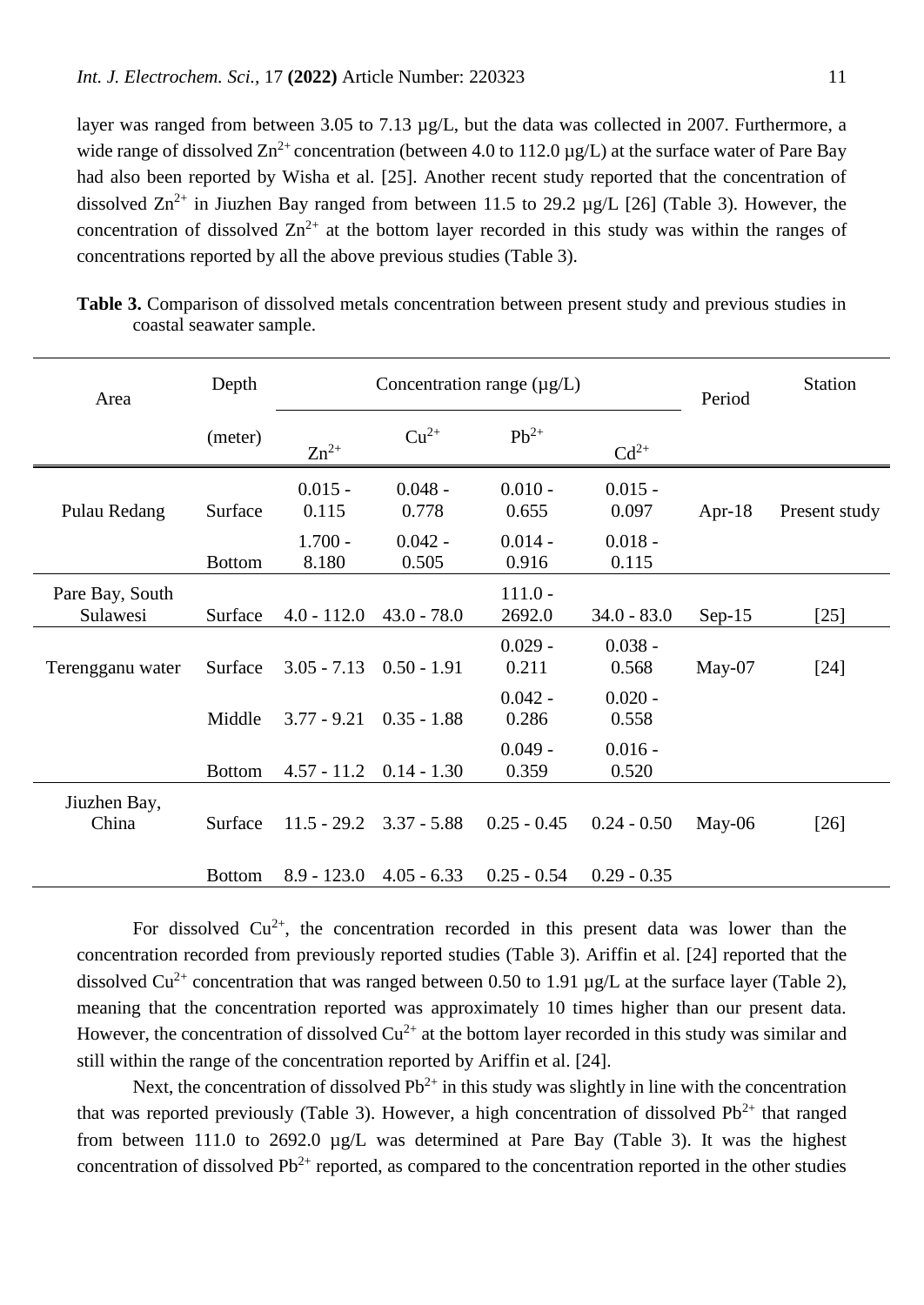listed in Table 3. Meanwhile, the concentrations of dissolved  $Cd^{2+}$  at the surface and bottom layers in this present study were within the ranges of concentrations measured in the previous reported investigations at Terengganu coastal water (surface: between 0.038 to 0.568 µg/L; bottom: between 0.016 to 0.520  $\mu$ g/L). However, these ranges of concentrations were lower than the dissolved Cd<sup>2+</sup> concentration reported in Pare Bay (between 34.0 to 83.0 µg/L) and Jiuzhen Bay (between 0.24 to 0.50  $\mu$ g/L) (Table 3).

From the comparison, our present data was found to be in line with the previously reported investigation performed by Ariffin et al. [24] in Malaysian coastal water. However, a difference between the ranges of concentrations might be due to the different analytical methods applied since Ariffin et al. [24] applied a chelex-100 resin extraction (sodium form) to their seawater sample in combination with the ICP-MS determination. The results obtained by using ASV in our present study were generally lower than those obtained by using ICP-MS due to the presence of metal organically complex species [27]. These organic substances can act as complexing organic ligands to the metal ions [2], thus interfering with the determination of total metal concentrations. Additionally, the binding also disrupts the adsorption of electro inactive surface-active compounds, thus reducing the sensitivity of voltammetry determination [4]. Even though we have applied the optimum UV irradiation procedure to our samples in order to destroy all the organic substances, but some compositions of aromatic and aliphatic compounds are still difficult to decompose. These compounds can be degraded by the addition of hydrogen peroxide [28], but this oxidising agent could increase the risk of contamination and interfere with reductive voltammetry analysis if it remains after the irradiation. Therefore, the addition of this oxidation agent was not carried out in our analysis.

Furthermore, Buzica et al. [29] suggested that the differences detected between the results of ICP-MS and ASV remained within the requested uncertainties, and this was consistent with the Data Quality Objective (DQO) of the European Directives. Moreover, this voltammetry analysis is increasingly being applied for the analyses of heavy metals (in food, soil, medicinal plants, water, and etc.) since it can be fully automated, can be used for multi-element analysis, needs minimum sample preparation, and requires relatively low investment costs [30, 31, 32].

# **4. CONCLUSION**

The findings of this study demonstrated the optimum determination of dissolved metal ions in the coastal water samples through the use of voltammetry analysis. These low cost yet highly sensitive techniques could be used as an alternative to the ICP-MS in analysing trace metals that are found in high concentrations in organic substance samples. The different UV irradiation periods required for each metal ion determination indicated the existence of natural organic substances that bind naturally to the metal ions at different architectures and with different binding strengths. These organic complexes are believed to play important roles in the bioavailability of dissolved metals. Therefore, further specification studies to identify the organic substances are needed to clearly understand the specific role of dissolved metals in the biogeochemistry cycle at the coastal water.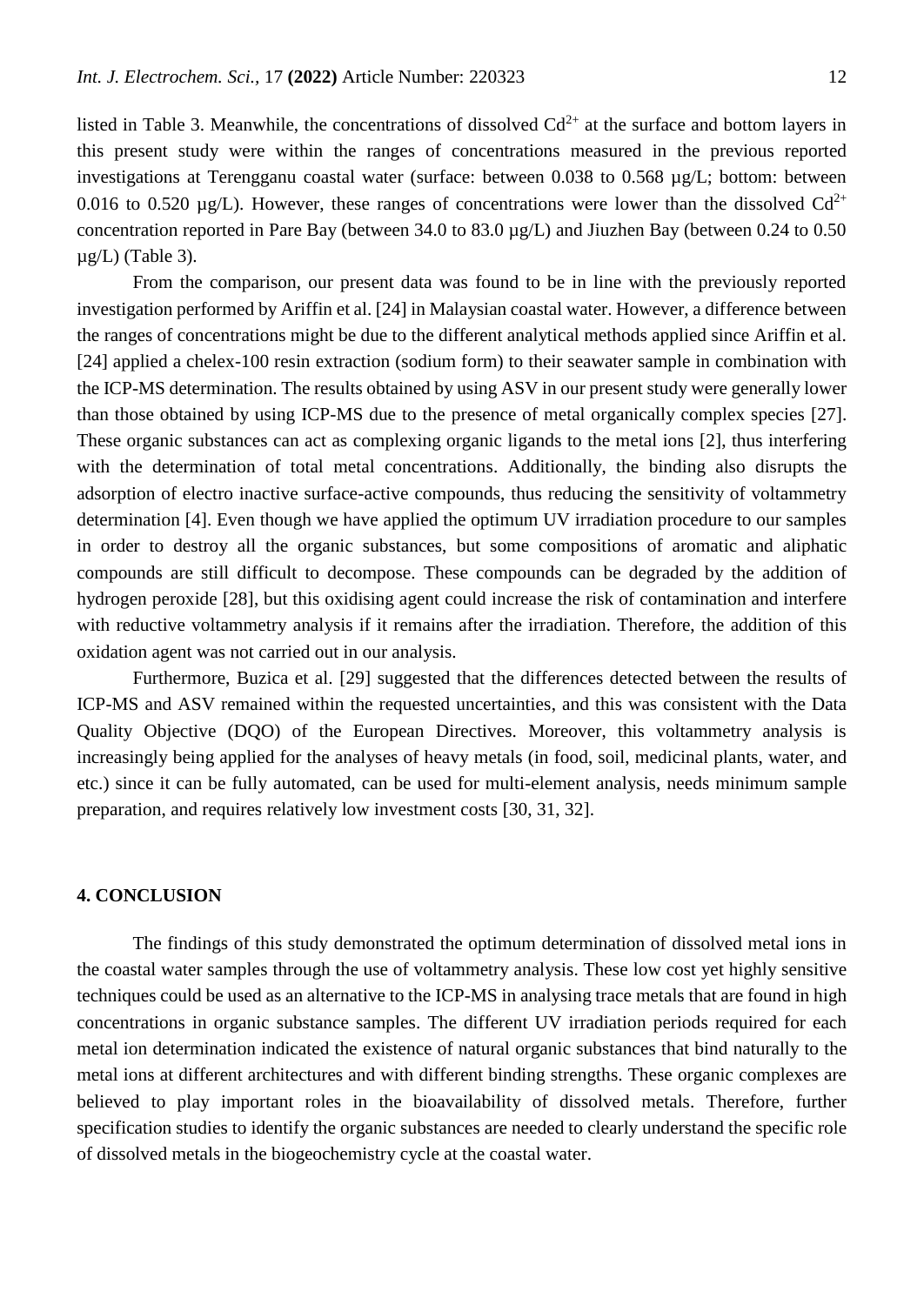## ACKNOWLEDGMENT

The authors would like to thank all the members of the Chemical Oceanography Lab from the Department of Environment, Faculty of Forestry and Environment, UPM, for their supports during sampling and analysis. This study was funded by Universiti Putra Malaysia under Grant Putra (Project code: GP/2018/9608500).

#### **References**

- 1. E.P. Achterberg, J.T. Van Elteren and Z.I. Kolar, *Environ. Sci. Technol*., 36 (2002) 914
- 2. C.M.G. van den Berg, *Mar. Chem*., 50 (1995) 139
- 3. W.H.M. Abdelraheem, Z.R. Komy and N.M. Ismail, *Arabian. J. Chem*., 10 (2017) 1105
- 4. J. Buffle, Ellis Horwood (1988) West Sussex, England
- 5. E.P. Achterberg, T.W. Holland, A.R. Bowie, R.F.C. Mantoura and P.J. Wordfold, *Anal. Chim. Acta*., 442 (2001) 1.
- 6. E.P. Achterberg, C.B. Braungardt and C. Sandford, *Anal. Chim. Acta*., 440 (2001) 27
- 7. N. J. Ramjam and K. N. Mohamed, *Int. J. Electrochem. Sci.,*16 (2021) 21091
- 8. N. Lasumin, K.N. Mohamed, N. Muhammad and A.H. Yusoff, *Int. J. Adv. Sci. Technol*., 28 (2019) 44
- 9. K. Yokoi, M. Yakushiji, M. Hatanaka, K. Kubono and T. Koide, *Fresenius. J. Anal. Chem*., 365 (1999) 364.
- 10. K. Yokoi, T. Tomisaki, T. Koide and C.M.G. van den Berg, *Fresenius. J. Anal. Chem*., 352 (1995) 547.
- 11. L.M. Laglera and C.M.G. van den Berg, *Limnol. Oceanogr*., 54 (2009) 610
- 12. R.M. Town and M. Filella, *Limnol. Oceanogr*., 45 (2000) 1341
- 13. B. Mishra, E.A. Haack, P.A. Maurice and B.A Bunker, *Environ. Sci. Technol*., 43 (2009) 94.
- 14. E.A. Christenson and J. Schijf, *Geochim. Cosmochim. Acta*., 75 (2011) 7047
- 15. J. Schijf, E.A. Christenson and K.J. Potter, *Mar. Chem*., 173 (2015) 40
- 16. N.M. Price and F.M.M Morel, *Nature*., 344 (1990) 658
- 17. K.W. Bruland, *Limnol. Oceanogr*., 37 (1992) 1008
- 18. M.J. Ellwood, *Mar. Chem*., 87 (2004) 37
- 19. O. Baars, W. Abouchami, S.J.G. Galer, M. Boye and P.L. Croot, *Limnol. Oceanogr.,* 59 (2014) 385
- 20. K.W. Bruland, *Limnol. Oceanogr*., 34 (1989) 269
- 21. M.L. Wells, P.B. Kozelka and K.W. Bruland, *Mar. Chem*., 62 (1998) 203
- 22. P.B. Kozelka and K.B. Bruland, *Mar. Chem*., 60 (1998) 267
- 23. Z. Z. Ibrahim, M. P. Zakaria, N. M. Tahir, S. Kasmin, A. M. Amiruddin, N. Ismail and K. Abd. Rahim, BOBLME: Bay of Bengal Large Marine Ecosystem (2011) Kuala Lumpur, Malaysia
- 24. M.M. Ariffin, G. Adiana, J. Bidai, L.S. Hing, M.Y. Nurulnadia, M.C. Ong, H. Shaari and S. Pradit, *Data. Brief*., 27 (2019) 104806
- 25. U.J. Wisha, A. Heriati, M. Ramdhan, E. Mustikasari and H. Mutmainah, *Indonesian. J. Mar, Sci*., 23 (2018) 199
- 26. X. Sun, B.S. Li, X.L. Liu and C.X. Li, *J. Chem.*, 2020 (2020) 1
- 27. H. Obata, T. Yoshida and H. Ogawa, *Anal. Chim. Acta*., 580 (2006) 32
- 28. J. Labuda, D. Saur and R. Neeb, *Fresenius. J. Anal. Chem*., 348 (1994) 312
- 29. D. Buzica, M. Gerboles, A.Borowiak, P. Trincherini, R. Passarella and V. Pedroni, *Atmos. Environ*., 40 (2006) 4703
- 30. T. Nedeltcheva, M. Atanassova, J. Dimitrov and L. Stanislavova, *Anal. Chim. Acta*., 528 (2005) 143.
- 31. C. Locatelli and G. Torsi, *Microchem. J*., 75 (2003) 233
- 32. M.C.V. Mamani, L.M. Aleixo, M.F. de Abreu and S. Rath, *J. Pharm. Biomed. Anal*., 37 (2005)